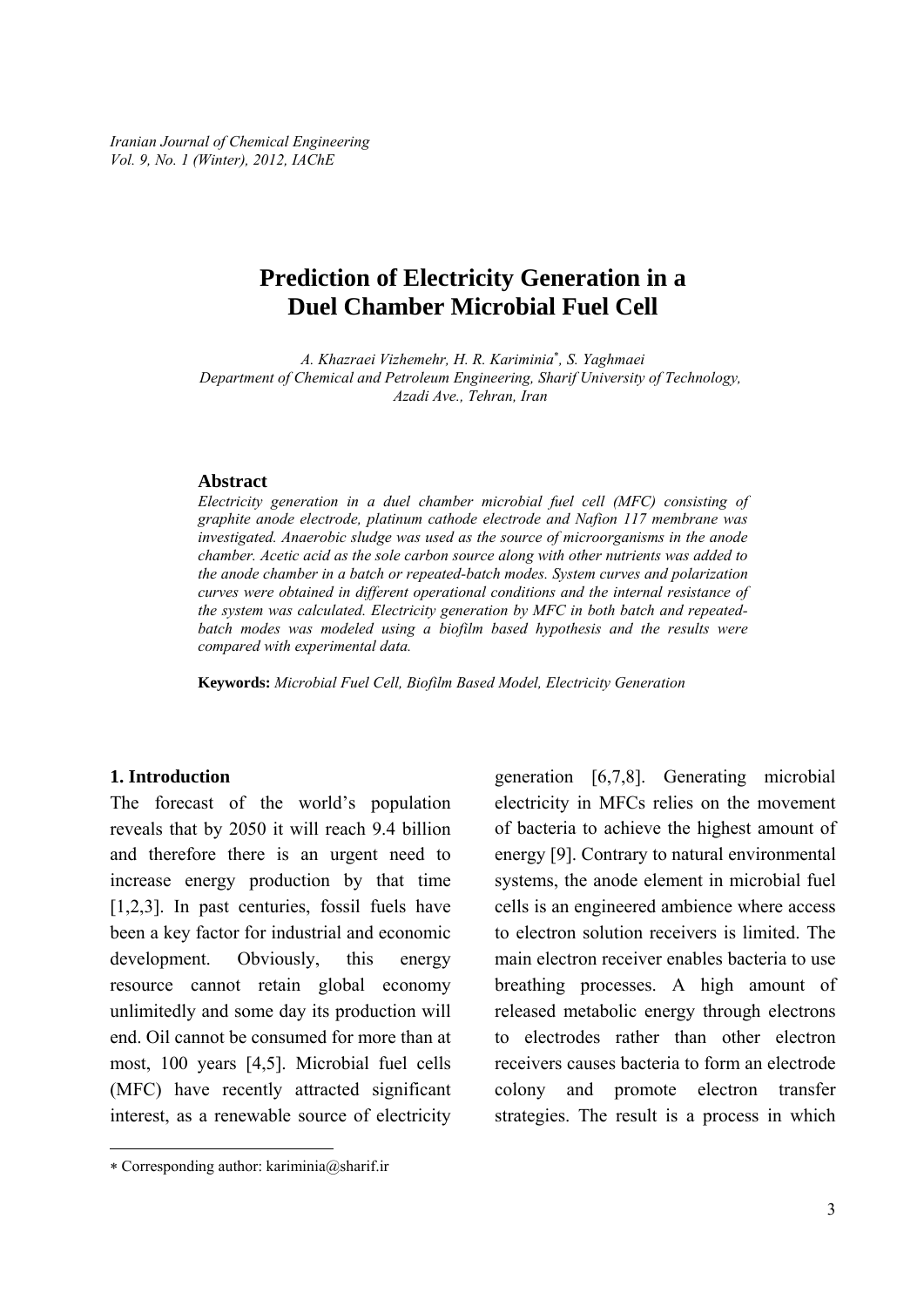bacteria as a biocatalyst operate to convert a rich electron substrate to electrons (which are then transferred to electrodes), protons (which move toward the cathode), and oxidized products (which leave the reactor). Through an external electrical circuit, electrons flow in the cathode electron where the final receiver is reduced by a microbial or chemical catalyst [10]. Because of the potential difference between anode and cathode, the electrons current leads into electricity generation.

Several mechanisms for electron transmissions have so far been investigated and discovered [11]. However, the complicated interaction of bacterial electron transmission in biofilm is not yet known [12]. Mechanisms for electron transmission, which are so far founded in microbial fuel cells, have a close relationship with the studied mechanisms for dissimilar microorganisms.

Electricity generation in MFCs have been modeled by a few researchers. Complexity of the system and involvement of many model parameters causes poor accuracies in the suggested model. The model suggested by Picioreanu et al estimates electricity generation according to a biofilm based hypothesis in the anode chamber and considering an imaginary mediator [12-14].

The objective of this study was to estimate electricity generation in the MFC. A dual chamber MFC was made and the above mentioned model with some simplifications was used. Model constants were either calculated according to the reactions stoichiometry or obtained from other works. The experimental results have been compared with the model.

## **2. Materials and methods**

## **2-1. MFC description**

To examine electricity generation by microorganisms, a duel fuel cell chamber was built. The cell consisted of two 250 ml anode and cathode chambers separated by a cationic Nafion 117 membrane. Graphite  $(5cm \times 3.6cm \times 3.6cm)$  and platinum plate  $(0.01cm \times 2cm \times 2cm)$  were used as cathode and anode electrodes, respectively. As for microorganisms, anaerobic sludge was provided from a laboratory scale moving bed biofilm reactor and was applied in the anode chamber. Previous studies indicated that the optimum pH value for the sludge was around 8.4 and contained the following microorganisms: *Nitrosolobus* sp.*, Nitrososoccus* sp.*, Nitrosoribrio* sp.*, Nitrosospira* sp.*, Nitrococcus* sp. and *Disulfobulbus* sp. The sludge was fed into using acetate as the carbon source. The feed solution contained variable acetate concentrations (equivalent to 100 to 400 mgCOD/l) and the following nutrients: NH<sub>4</sub>OH, 0.19; FeCl<sub>3</sub>, 0.4, MgSO<sub>4</sub>, 3.0; CuSO<sub>4</sub>.5H<sub>2</sub>O, 0.11; NaCl, 0.7; ZnCl<sub>2</sub>, 0.015; Na<sub>2</sub>S<sub>2</sub>O<sub>5</sub>, 4.0; MnSO<sub>4</sub> H<sub>2</sub>O, 0.25; FeSO<sub>4</sub>.7H<sub>2</sub> O, 2.1 mg/l. Each time, as much as 5ml of the feed solution was added to the anode chamber. A gentle circulation by magnetic mixer was applied in the anode compartment. The cathode chamber was filled with a buffer solution with pH 7.0 and aerated by a small air pump. Cathode and anode electrodes were attached to two multi-meters for the measurement voltage and current.

## **2-2. Measurements**

COD was measured according to open reflux method (standard methods 5220 B). Voltage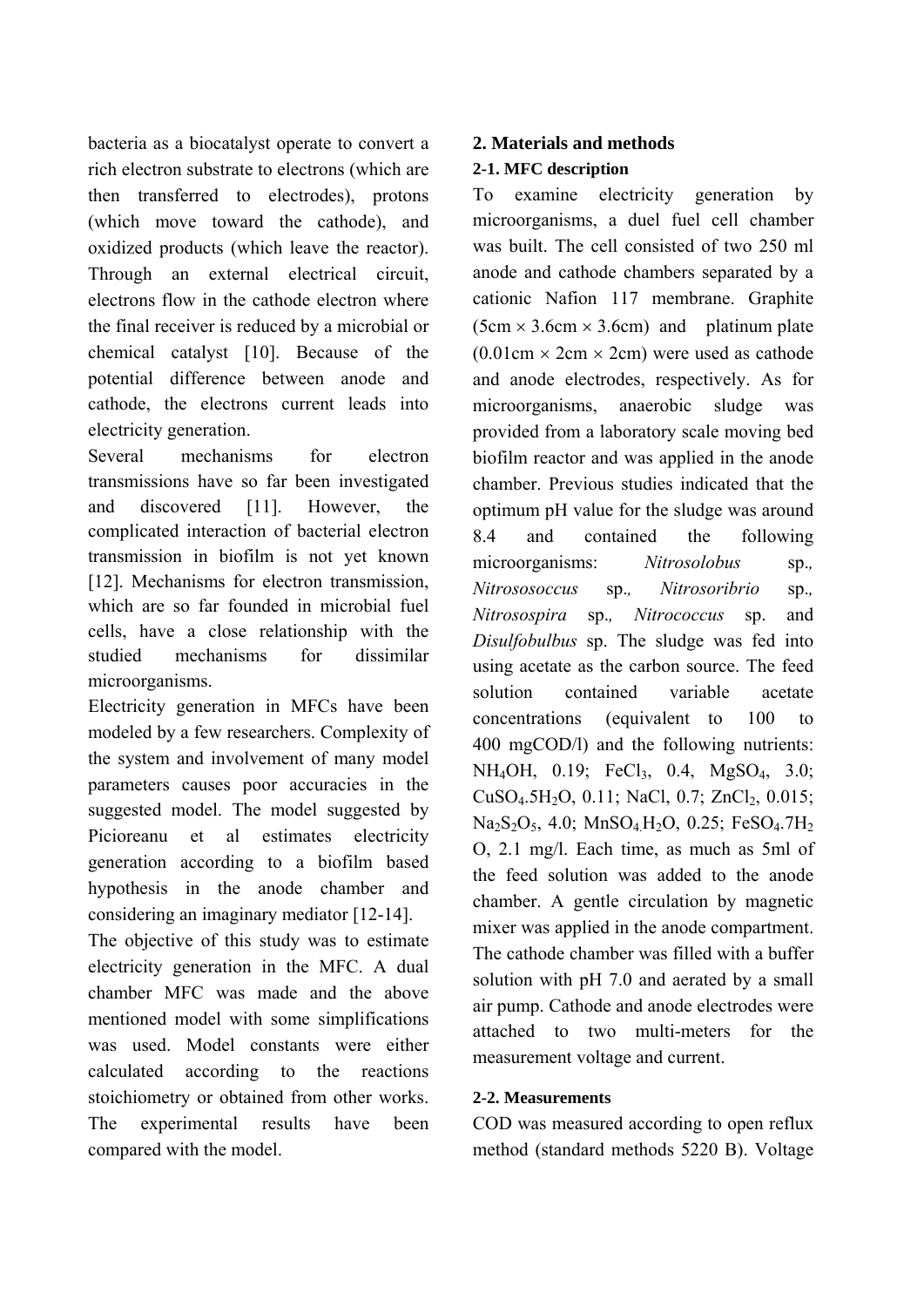and current were measured at least 6 times a day using two multi-meters connected to the electrodes in series or parallel manner, respectively. At the time the highest current density was observed, the open circuit voltage was obtained first and the polarization curve was estimated using variable external resistance ranging from 10 kΩ to 500 kΩ. The internal resistance was calculated considering the constant slope of the polarization curve.

## **2-3. Model descriptions**

A precise model consists of a series of equations that must be solved simultaneously in which mass balance for all interacting components including chemical reactions and their rates of ration, a general charge balance considering electrochemical reactions, and a dynamic for biofilm development are all considered together. This demands a good knowledge of the model constants.

The model presented by Piciorea nu et al. [14] with some simplifications was adopted here. This model is based on redox mediators with populations of suspended and attached biofilm microorganisms and dissolved chemicals involved in electrochemical reactions. Three kinds of materials are considered in the model including (1) materials existing in biofilm and bulk reactions including acetate, ammonia and chemical mediators, (2) inert materials like water, and (3) materials regulating the charge that are introduced in the charge balance like  $H^+$ .

The operation environment is divided into three regions including (1) fluid bulk region where the concentration distribution of each fluid is assumed uniform, (2) biofilm region where in a concentration, distribution exists for different material, (3) electrode region where in oxidation or reduction, reactions with anode and charge exchange occur [15]. The following simplifications were applied to the precise model: (1) there is an one dimensional concentration distribution in the biofilm, (2) biofilm thickness is constant, (3) pH value of the bulk is constant, (4) concentrations of mediators and substrate in the biofilm region are constant, (5) there is a uniform concentration distribution in the biofilm region for all components except for the mediators, (6) electron transfer occurring only by mediators.

## **2-3-1. Electrochemical model**

Produced current density in the electrochemical mediator oxidation was obtained using Butler-Volmer equation,

$$
i = i_{0,ref} \left( \frac{s_{E,med}}{s_{ref,med}} \right) \left( \frac{s_{E,max}}{s_{ref,max}} \right)^{-1} \left( \frac{s_{E,H}}{s_{ref,H}} \right)^{-2}
$$
  
\*[exp $\left( \frac{2.303}{b} \eta_{act} \right)$  - exp $\left( -\frac{2.303}{b} \eta_{act} \right)$ )] (1)

The current *I* collected at electrode was calculated by integration of all local current densities:

$$
I = \int_{A_f} idA \tag{2}
$$

At the anode surface, electrochemical oxidation of the mediator occurs as shown in equation (3).

$$
M_{red} \leftrightarrow M_{ox} + 2H^+ + 2e^-
$$
 (3)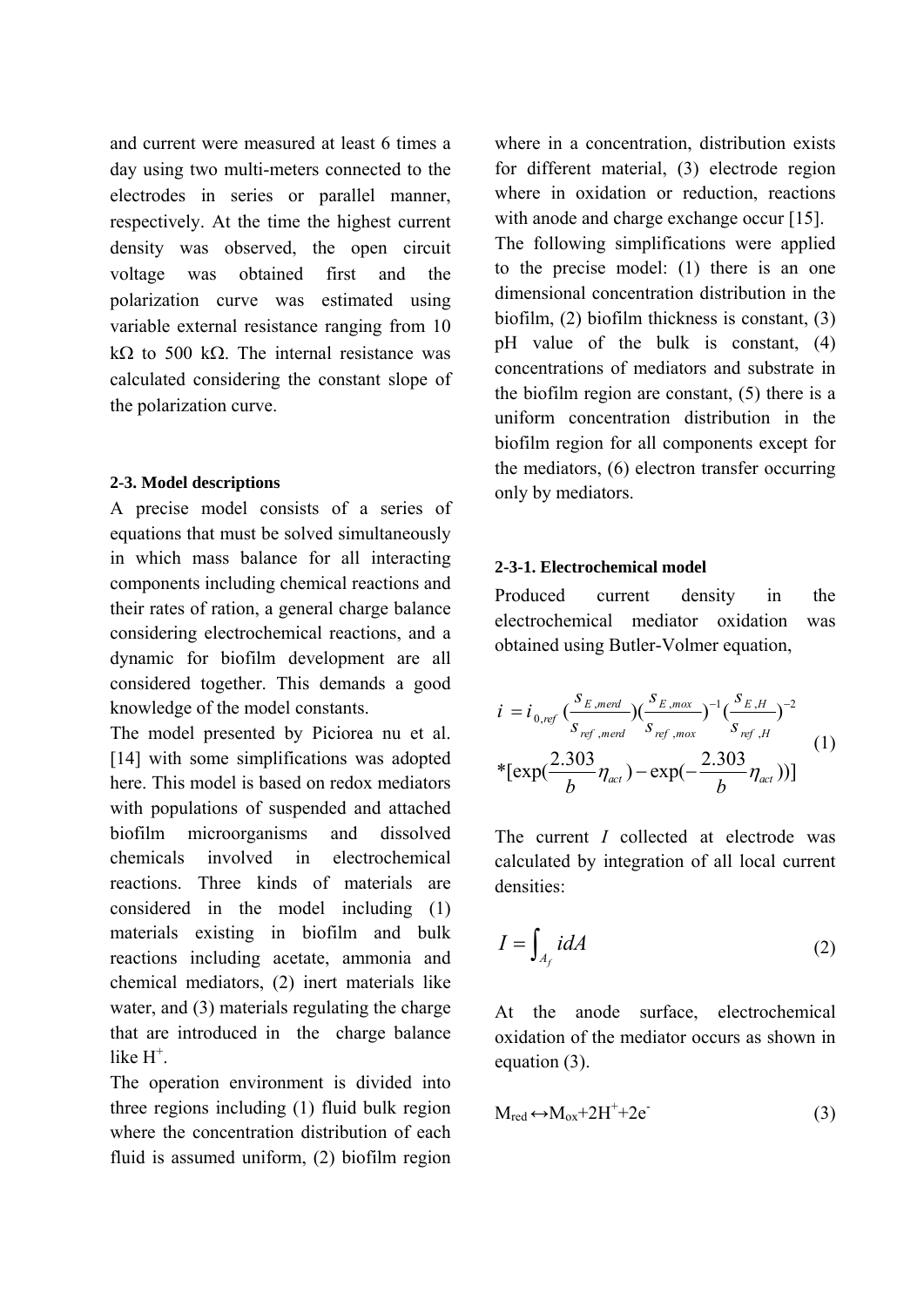Where, the rate of this reaction is expressed as follows:

$$
r_{\text{Mred},E} = -\frac{i}{2F} \quad ; \qquad r_{\text{Mox},E} = \frac{i}{2F} \tag{4}
$$

Having both the electrolyte and the electrodes obeying Ohm's law, an equation for the MFC's potential can be obtained as equation (5).

$$
V_{CELL} = (E_C - \eta_{C,act}) - (E_A + \eta_{A,act}) - I.R_{int} = I.R_{ext}
$$
\n(5)

Assuming a constant value for cathode potential as  $V_C = E_C - \eta_{C,act}$ , the anode overpotential can be obtained:

$$
\eta_{\text{act}} = V_{\text{C}} - I(R_{\text{int}} + R_{\text{ext}}) - (E_{\text{M}}^{0} - 0.059 \text{pH} + \frac{0.059}{2} \log \frac{S_{\text{E,Max}}}{S_{\text{E, Mred}}})
$$
(6)

#### **2-3-2. Bulk liquid model**

The following overall biochemical reaction was considered in the anode chamber:

$$
5.544 C2H3O2- + 1.025M + 2.4NH4++7.566 H2O  $\rightarrow$  1CH<sub>2.5</sub>O<sub>0.8</sub>N<sub>0.3</sub> (7)  
+2.055MH<sub>2</sub> + 4.458 HC 0<sub>3</sub><sup>-</sup> + 1.878 H<sup>+</sup>
$$

Constants of the above equation were obtained according to the mass balance, charge balance and Gibbs free energy balance over the involved components and solving the relevant linear equations (data not shown).

It was assumed that microbial growth was due to assimilation of acetate with the oxidized mediator as indicated in equation (8).

$$
\rho = q_{Ac,\max} x \frac{S_{Ac}}{k_{Ac} + s_{Ac}} \frac{S_{Mx}}{k_{Mx} + s_{Mx}}
$$
(8)

$$
r_{Ac} = -\rho, r_x = Y_x \rho, r_{Mred} = Y_M \rho
$$
  

$$
r_{Mox} = -Y_M \rho, r_{car} = Y_{car} \rho, r_H = Y_{\mu} \rho
$$
 (9)

Values for the relative yield constants are shown in Table 1.

 **Table 1.** Model parameters for simulation of current production in MFC

| <b>Parameter</b>  | <b>Description</b>                                   | Value                                               |
|-------------------|------------------------------------------------------|-----------------------------------------------------|
| $\boldsymbol{h}$  | Tafel coefficient                                    | $0.12$ $L^2MT^{-3}T^{-1}$                           |
| $i_{0,ref}$       | Exchange current density for mediators               | $2\times10^{-4}$ A m <sup>2</sup>                   |
| $E^{0}_{M}$       | Standard reduction potential                         | 0.477 V                                             |
| $V_C$             | Cathode potential                                    | $0.68$ V                                            |
| $R_{int}+R_{ext}$ | Total cell resitance                                 | $100 \Omega$                                        |
| $q_{Ac,max}$      | Maximum specific rate constant for microbial acetate | $10 g$ COD<br><b>COD</b><br>acetate<br>/g           |
|                   | consumption                                          | biomass.day                                         |
| $K_{Ac}$          | Monod coefficient for acetate substrate              | 100 gCOD/ $m3$                                      |
| $K_{Mox}$         | Monod coefficient for oxidized mediator              | $0.1$ mM                                            |
| $Y_X$             | Yield of biomass on substrate                        | $0.1$ g COD biomass/g COD                           |
|                   |                                                      | acetate                                             |
| $Y_{car}$         | Yield of bicarbonate from substrate                  | $0.024$ mol HCO <sub>3</sub> $\gamma$ g COD acetate |
| $Y_M$             | Yield of mediator versus substrate                   | mol mediator/g COD<br>0.0473                        |
|                   |                                                      | acetate                                             |
| $Y_H$             | Yield of protons from substrate                      | 0.0098 mol $H^{\dagger}/g$ COD acetate              |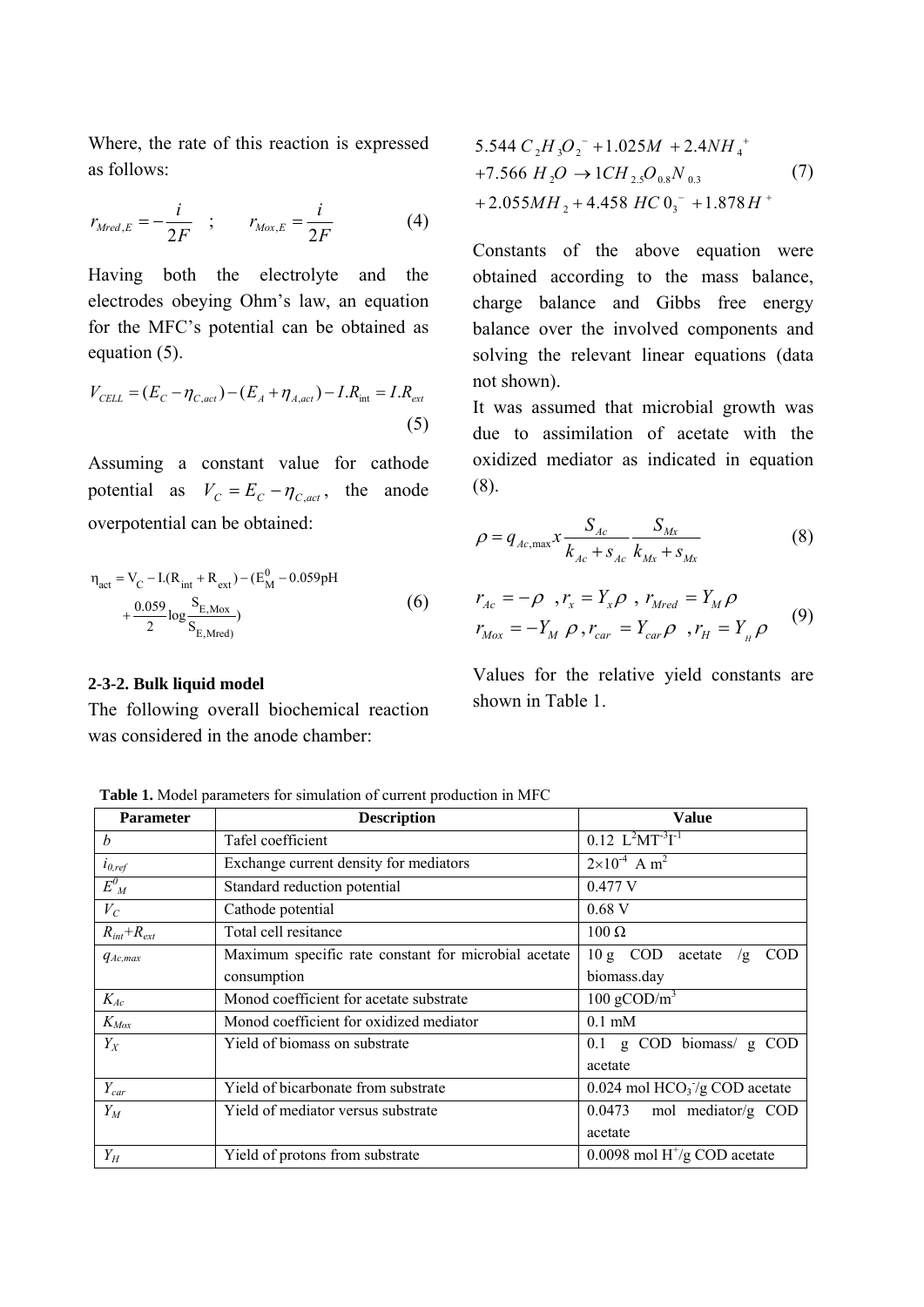Mass balance for five components including acetate, ammonia, carbonate, proton and mediators in the bulk region is:

$$
\frac{dS_{B,i}}{dt} = r_{S,i,B} + \frac{1}{V_B} \int_{V_f} r_{S,i,F} dV + \frac{1}{V_B} \int_{A_f} r_{S,i,E} dA
$$
\n(10)

$$
\frac{dX_{B,i}}{dt} = r_{X,i,B} \quad \text{, where } i = 1,2,3,4,5. \tag{11}
$$

#### **2-3-3. Biofilm model**

A quasi – steady condition and one dimensional concentration distribution was assumed in the biofilm region.

$$
D_i \frac{d^2 S_{F,i}}{dz^2} + r_{S,F,i} = 0
$$
 (12)

Boundary conditions for the above equations were as follws:

 $S_F=S_B$ ; at the interface with the bulk region, and  $\frac{aS_{F,i}}{I} + r_{S,F,i} = 0$ *dz dS* ; near the electrode surface.

where,  $r_{S,F,i}$  was zero for non-reacting compounds with the anode electrode.

Initial conditions used in differential equations are indicated in Table 1.

These equations were simultaneously solved using numerical method by MATLAB 8.1 software.

# **3. Results and discussion 3-1. Current-Time curve**

Behavior of the MFC in the batch fed mode is indicated in Fig.1 and Fig. 2 for the feed concentration of 100 and 400 mg/l, respectively. Other feed concentrations (100, 200 and 300 mg/l) were also examined (data not shown). It was observed that by increasing the concentration of feed, there was slower dynamic in the substrate digestion by microorganisms. There was also a slight increase in the produced current density when higher feed concentrations were used.



**Figure 1.** Current density production in a batch MFC; feed concentration: 100 mg COD /l; Experimental (dashed line), Model (bold line).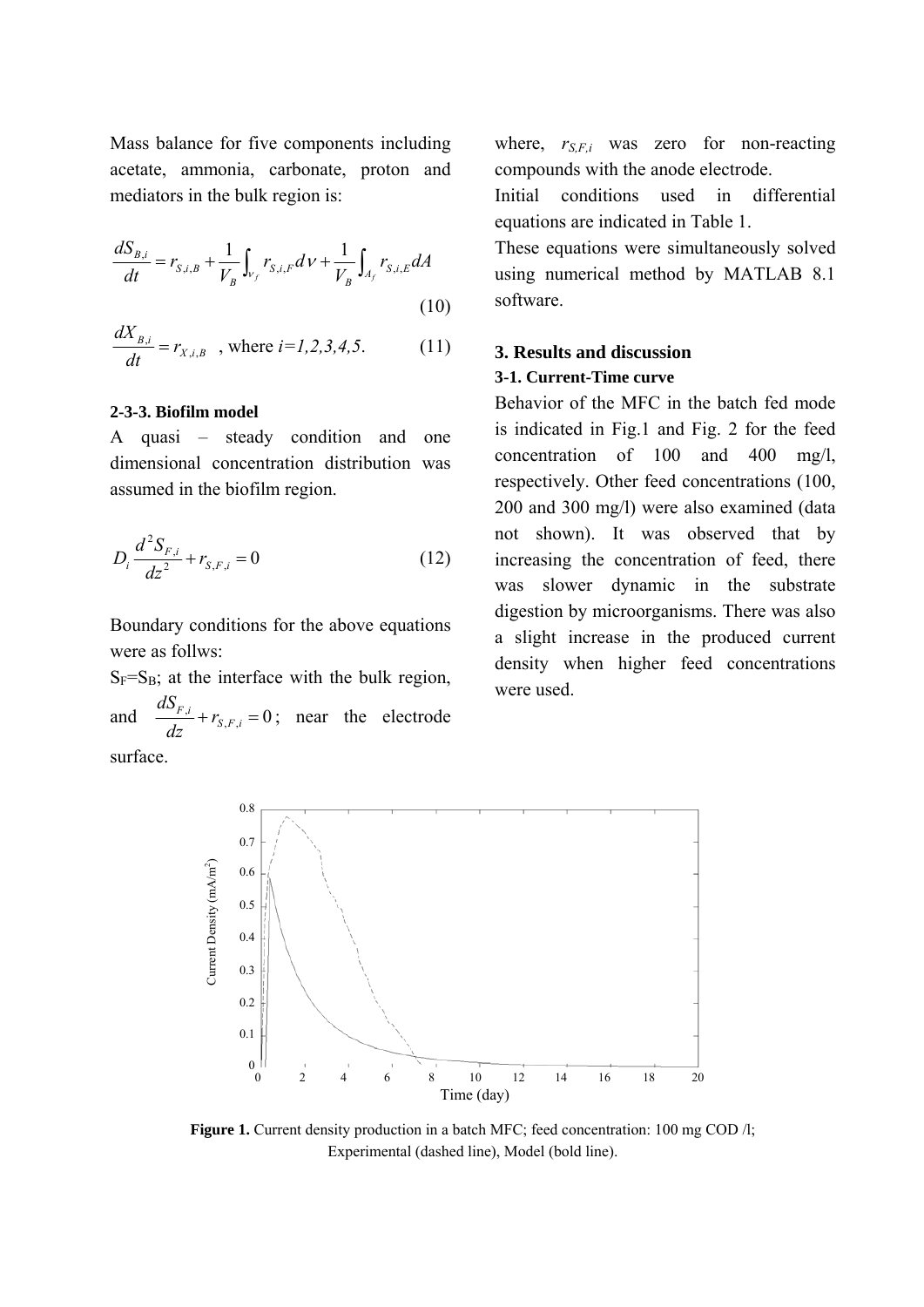

**Figure 2.** Current density production in a batch MFC; feed concentration: 400 mgCOD /l; Experimental (dashed line), Model (bold line).

In the repeated-batch mode, feed with a concentration of 200 mg/l was added to the anode chamber, internally in the 0, 9, 15, 20, 26 and  $31<sup>st</sup>$  day. Behavior of the system is indicated in Fig. 5. Current densities similar to that for the batch fed mode was produced. However, in the first batch less current density was observed. It gradually increased in successive batches. Substrate assimilation was faster than that for the batch fed mode.

#### **3-2. Potential/Power–Current curves**

Obtaining the polarization curve is a time consuming task. For each condition, polarization curve must be obtained at a definite day where the highest current density is achieved. Internal resistance of the system can be estimated from the slope of the curve. Polarization curves for both the batch fed and repeated-batch modes are shown in Fig. 3. Internal resistance for the batch fed and repeated-batch mode were 32 kΩ and 30 k $Ω$ , respectively. Also, the power-current curves for these two conditions are indicated in Fig. 4. The power generated by the repeatedbatch mode (in the third cycle) was more than two times higher that of the batch fed mode.

#### **3-3. Model prediction**

Current densities predicted by the model are compared with the experimental data and presented in Figs. 1, 2 and 5. It can be seen that with all simplifications assumed in the model, there is an acceptable agreement between the model and experimental data. The trend of variation of the current density with respect to time predicted by the model is similar to the experimental. For the repeatedbatch mode, the moment that the feed solution was added into the anode chamber was defined in the modelling, too.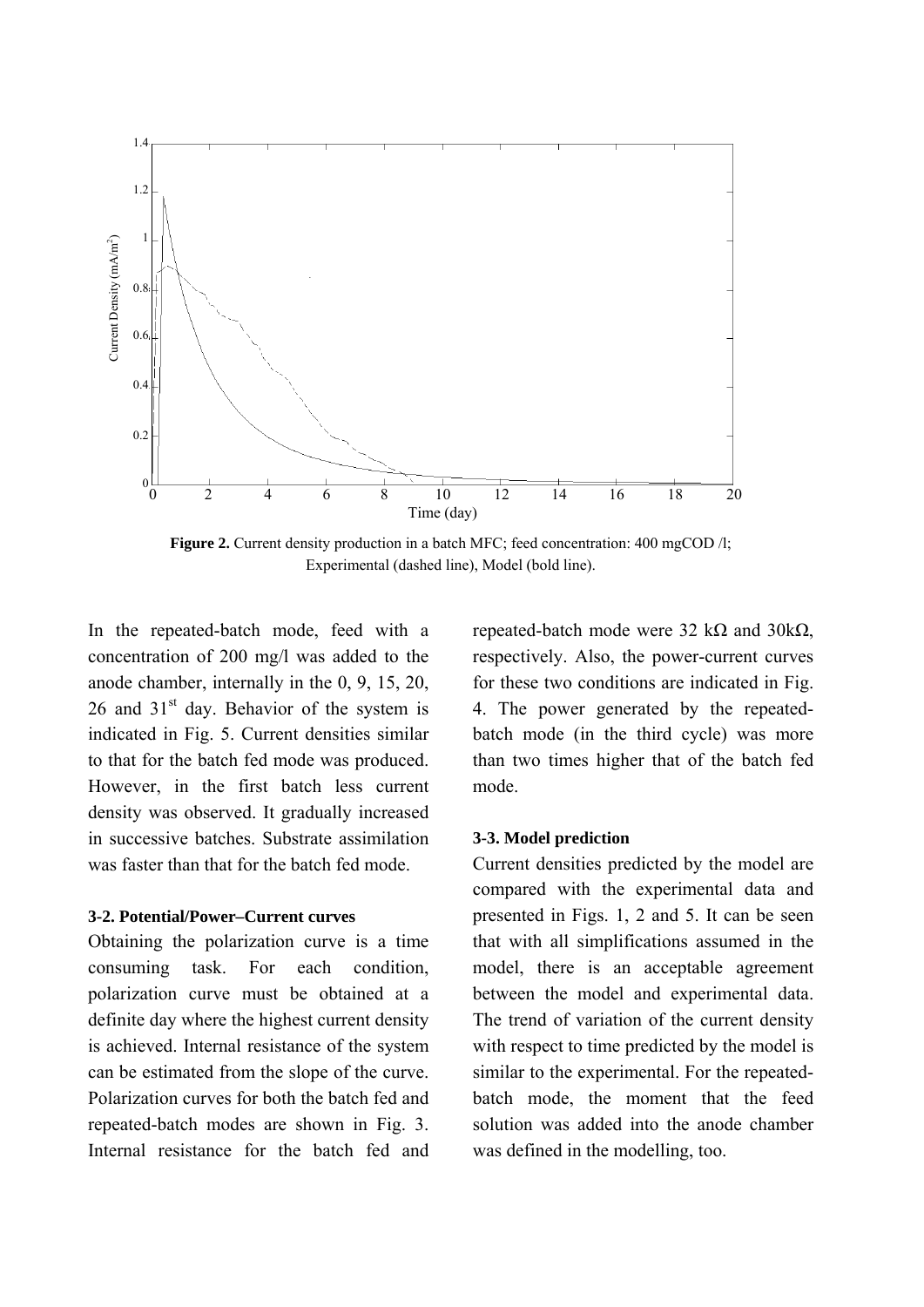

**Figure 3.** polarization curves of batch and repeatedbatch (third cycle) MFCs.

## **4. Conclusions**

A dual chamber MFC was constructed and the behavior of the system for current production was examined. Microorganisms provided from a laboratory bioreactor were used in the anode chamber and fed with acetate containing solution in either batch or repeated-batch modes. Polarization curve of the system was also obtained in the mentioned conditions and the internal

resistance of the system was calculated (30kΩ). A mathemathical model based on biofilm formation on the anode electrode and assumption of mediators was adopted. The model was solved neumerically and the results were compared with the experimental data.



**Figure 4.** Power-current behavior of batch and repeated-batch (third cycle) MFCs.



**Figure 5.** Current density generation in repeated-batch MFC; feed concentration: 400 CODmg/l; Experimental (dashed line), Model (bold line).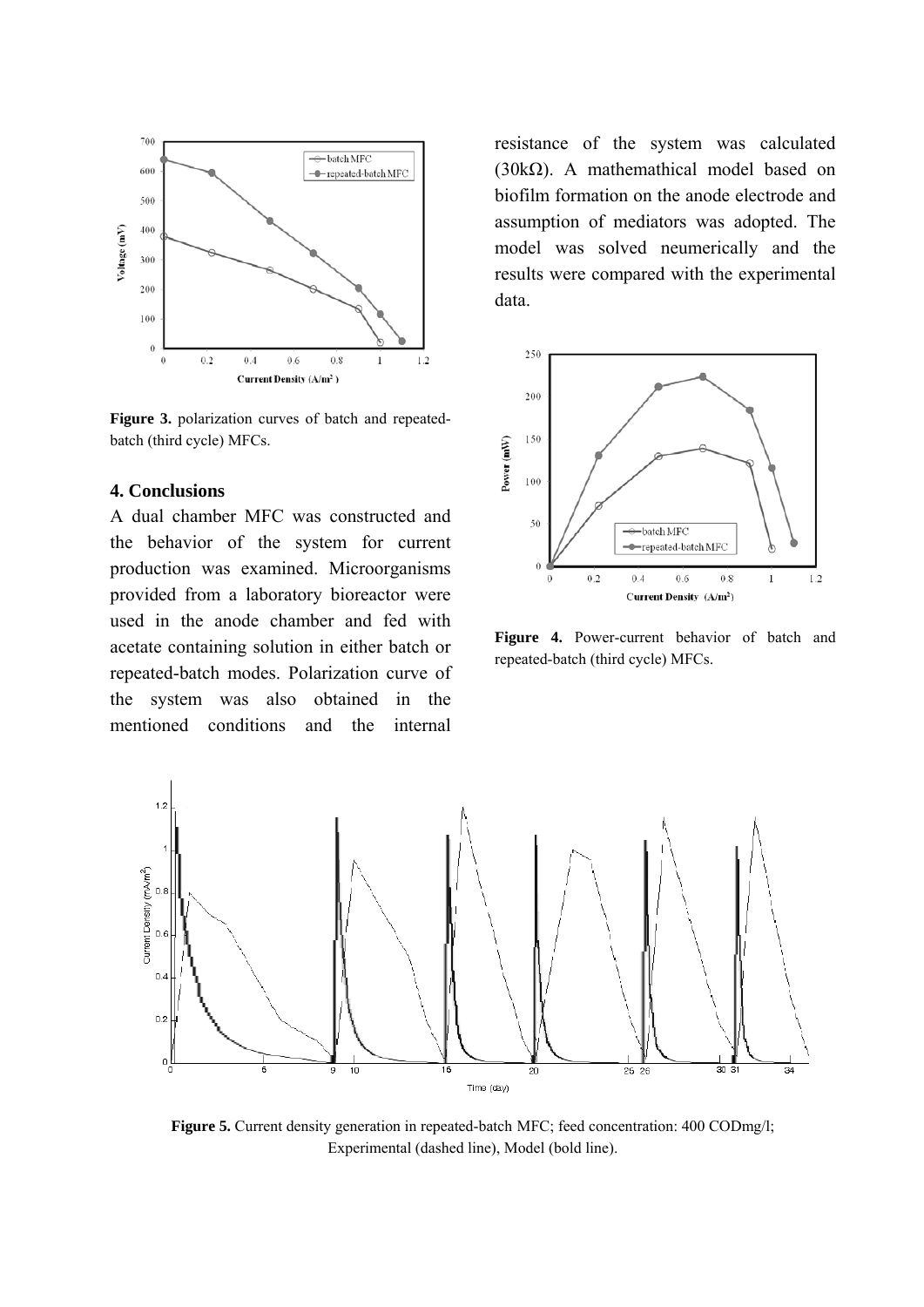## **Nomenclature**

*A* area,  $L^2$ 

- *b* Tafel coefficient,  $L^2MT^{-3}I^{-1}$  (e.g., V)
- $d$  density, ML<sup>-3</sup>
- *D* diffusion coefficient,  $L^2T^{-1}$
- *F* Faraday's constant  $(96,480C/mol e^{\cdot})$
- $i$  current density,  $IL^{-2}$
- *I* total current through the MFC, I
- $K$  half-saturation coefficient,  $NL^{-3}$  or  $ML^{-3}$
- *Ka* acidity constant
- *q* specific rate, M  $M^{-1}T^{-1}$
- *r* net reaction rate at electrode,  $ML^{-2}T^{-1}$ or  $NL^{-2}T^{-1}$  or in bulk or biofilm,  $ML^{-3}$  $T^{-1}$  or NL $^{-3}T^{-1}$
- *S* dissolved chemical component (solute) concentration,  $NL^{-3}$  or  $ML^{-3}$
- *t* time, T
- *v* volume,  $L^3$
- *V* voltage, V
- $V_B$  bulk volume,  $L^3$
- *X* biomass component (particulate) concentration, ML-3
- *Y* yield, N/N or M/M
- *z* coordinate in the biofilm (z perpendicular to electrode surface), L
- *η* over potential (or polarization potential),  $L^2MT^{-3}I^{-1}$  (e.g., V)

### *Subscripts*

*0* initial

- *A* anode
- *Ac* acetate
- *act* activation
- *B* bulk liquid
- *C* cathode
- *car* carbonate
- *Conc* concentration
- *E* electrode
- *f* biofilm
- *M* mediator (general form)
- *Mox* oxidized mediator (M)
- *Mred* reduced mediator  $(MH<sub>2</sub>)$
- *Ref* reference
- *S* soluble component
- *ρ* absolute reaction rate

## **References**

- [1] Logan, B.E., Microbial Fuel Cells, John Wiley & Sons, New York (2008).
- [2] Booth, D., "Understanding Fuel Cells", Home Power, June-July (1993).
- [3] Lewis, N.S., and Nocera, D.G., "Powering the planet: chemical challenges in solar energy utilization", P. Natl. Acad. Sci. USA, 103(43), 15729(2006).
- [4] Bullen, R.A., Arnot, T.C., Lakeman, J.B. and Walsh, F.C., "Biofuel cells and their development", Biosens. Bioelectron., 21(11), 2015(2006).
- [5] Renewable Energy World. Renewable fuel cell power from biogas. James & James Ltd, Nov-Dec (2001).
- [6] Lui, H. and Logan, B.E., "Production of electricity during wastewater treatment using a single chamber microbial fuel cell", Environ. Sci. Tech., 38(7), 2281(2004).
- [7] Bunnetto, H.P., 'Bugpower'-electricity from microbes, p. 66-82. In A. Scott (ed.), Frontries of Science. Blackwell Publishing, Cambridge, MA (1990).
- [8] Ieropoulos, I.A., Greenman, J., Melhuish, C., and Hart, J., "Comparative study of three types of microbial fuel cell", Enzyme Microb. Tech., 37(2), 238(2005).
- [9] Davis, F. and Higson, S.P.J., "Biofuel